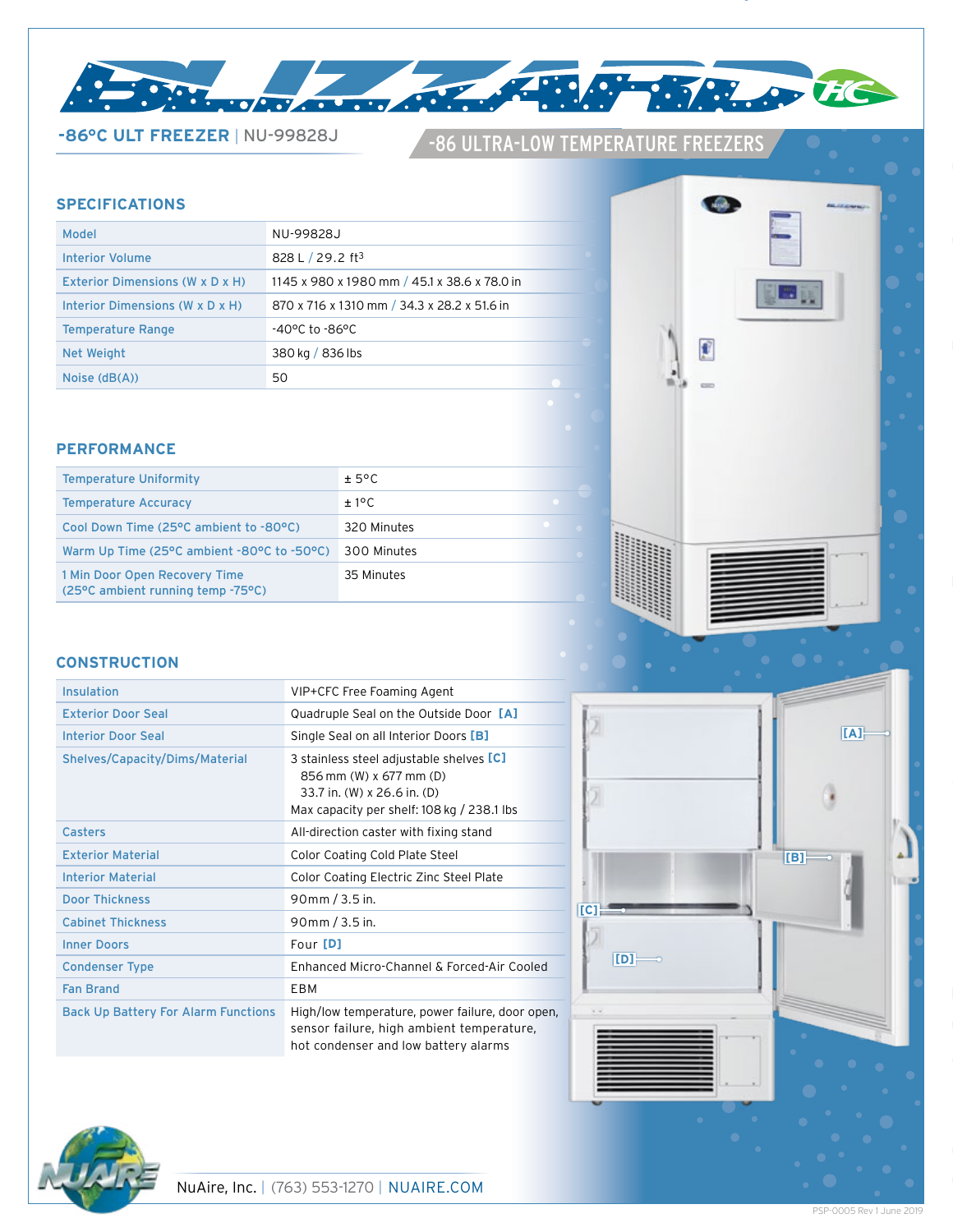

**-86°C ULT FREEZER | NU-99828J 486 ULTRA-LOW TEMPERATURE FREEZERS** 

### **REFRIGERATION**

| <b>Refrigeration System Type</b> | Direct cooling                                               |
|----------------------------------|--------------------------------------------------------------|
| Compressor Type/Brand/Number     | Hermetic Reciprocating Type / SECOP / 2                      |
| <b>Compressor Capacity (W)</b>   | 950                                                          |
| <b>Evaporator Type</b>           | Cold Wall With Enhanced Heat Transfer Treatment              |
| Defrost Method                   | Manual                                                       |
| Refrigerant Charge/Flammable     | R290 in 1st Stage / R290 + R170 Mix in 2nd Stage / Flammable |

#### **CONTROLS & SYSTEM FEATURES**

| <b>Control Panel Location</b>   | Eye-level                                               |
|---------------------------------|---------------------------------------------------------|
| <b>Power Switch</b>             | On-Off with Circuit Breaker                             |
| <b>Controller Type</b>          | Microprocessor Control, LED Display,<br>USB Data Export |
| <b>Setpoint Security</b>        | Yes                                                     |
| <b>Controller Sensor</b>        | PT <sub>100</sub>                                       |
| <b>Remote Alarm Terminals</b>   | Remote Alarm Port, RS232 / RS485 (Optional)             |
| Adjustable High/Low Temp Alarms | Adjustable                                              |
| <b>Auto Voltage Safeguard</b>   | Included                                                |
|                                 |                                                         |

# **TYPICAL PERFORMANCE CHARACTERISTICS (25° C AMBIENT)**



#### Temperature Cool Down Curve



Temperature Recovery Curve





| Electrical Power*<br>* Add letter suffix to model number<br>to indicate electrical specifications.<br>NU-99728E = 230V / 60Hz | $G = 220V / 60Hz$<br>$E = 230V / 50Hz$ |
|-------------------------------------------------------------------------------------------------------------------------------|----------------------------------------|
| Power (W)                                                                                                                     | 1000                                   |
| Power Consumption (kW-hr/day)                                                                                                 | 11.5                                   |
| Electrical Current (A)                                                                                                        | 10.0                                   |
| <b>Building Supply Rating (A)</b>                                                                                             | 16                                     |
| Power Cord Length (m)                                                                                                         | 2.5                                    |
| Heat Rejection (BTU/day)                                                                                                      | 39240                                  |
| <b>Ambient Temperature</b>                                                                                                    | $10^{\circ}$ C ~ 32°C                  |
| <b>Quality Assurance</b>                                                                                                      | UL, CUL                                |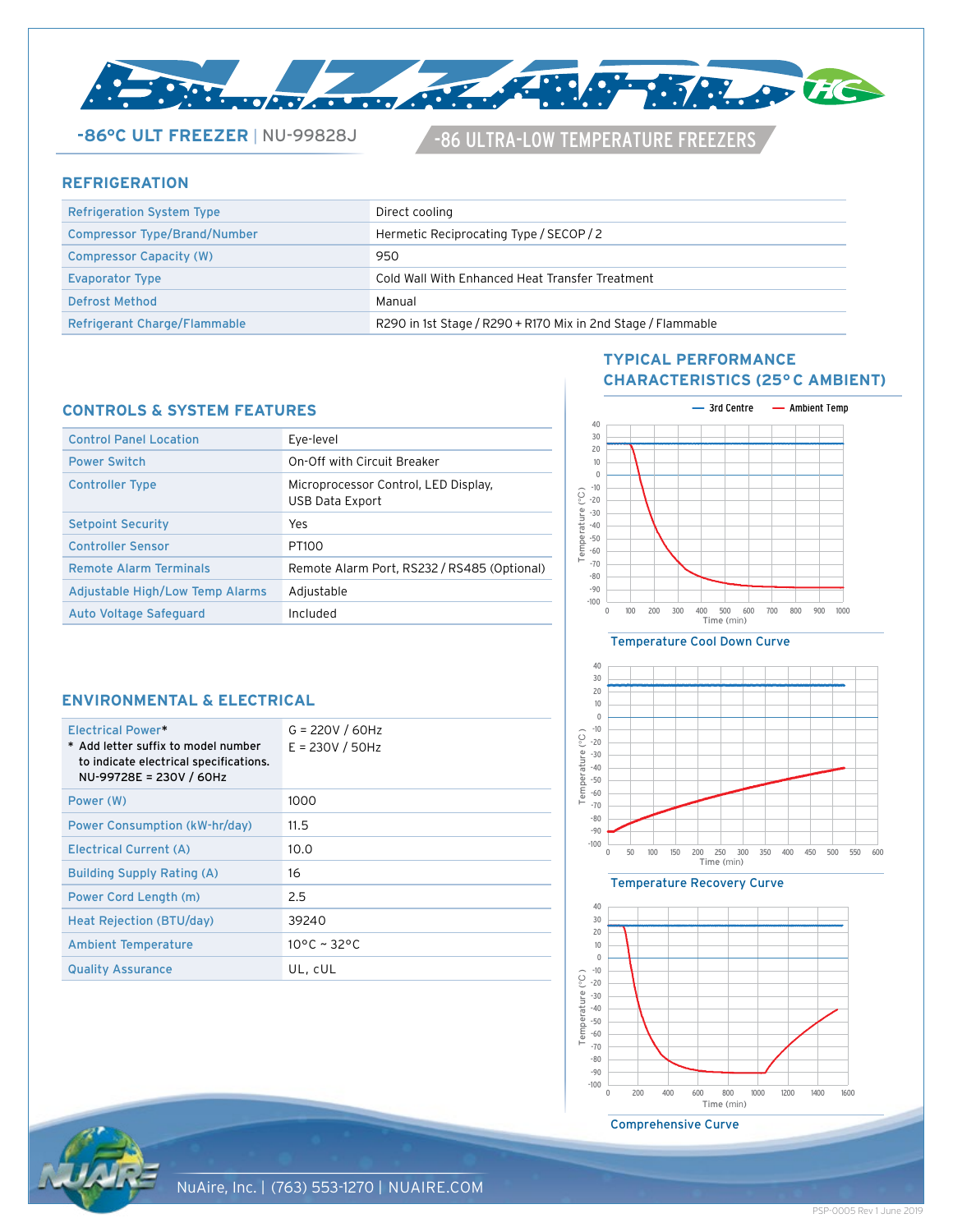

**-86°C ULT FREEZER | NU-99828J 486 ULTRA-LOW TEMPERATURE FREEZERS** 

# **PRODUCT DIMENSIONS**

| <b>WO</b> | W <sub>1</sub> | W <sub>2</sub> | W <sub>3</sub> | HO        |
|-----------|----------------|----------------|----------------|-----------|
| 1145 mm   | 1050 mm        | 870 mm         | 850 mm         | 1980 mm   |
|           |                |                |                |           |
|           |                |                |                |           |
| H1        | H <sub>2</sub> | H <sub>3</sub> | <b>H4</b>      | <b>H5</b> |
| 1310 mm   | 296 mm         | 296 mm         | 296 mm         | 296 mm    |
|           |                |                |                |           |

| DO     | D1     | D2     |  |  |
|--------|--------|--------|--|--|
| 980 mm | 710 mm | 700 mm |  |  |

- **W0 Total Width**
- **W1 Freezer Width**
- **W2 - Inner Cabinet Width**
- **W3 - Shelf Width**
- **D0 - Total Depth**
- **D1 Inner Cabinet Depth**
- **D2 - Shelf Depth**
- **H0 - Total Height**
- **H1 - Inner Cabinet Height**
- **H2 - 1st Compartment Height**
- **H3 2nd Compartment Height**
- **H4 - 3rd Compartment Height**
- **H5 - 4th Compartment Height**











PSP-0005 Rev 1 June 2019